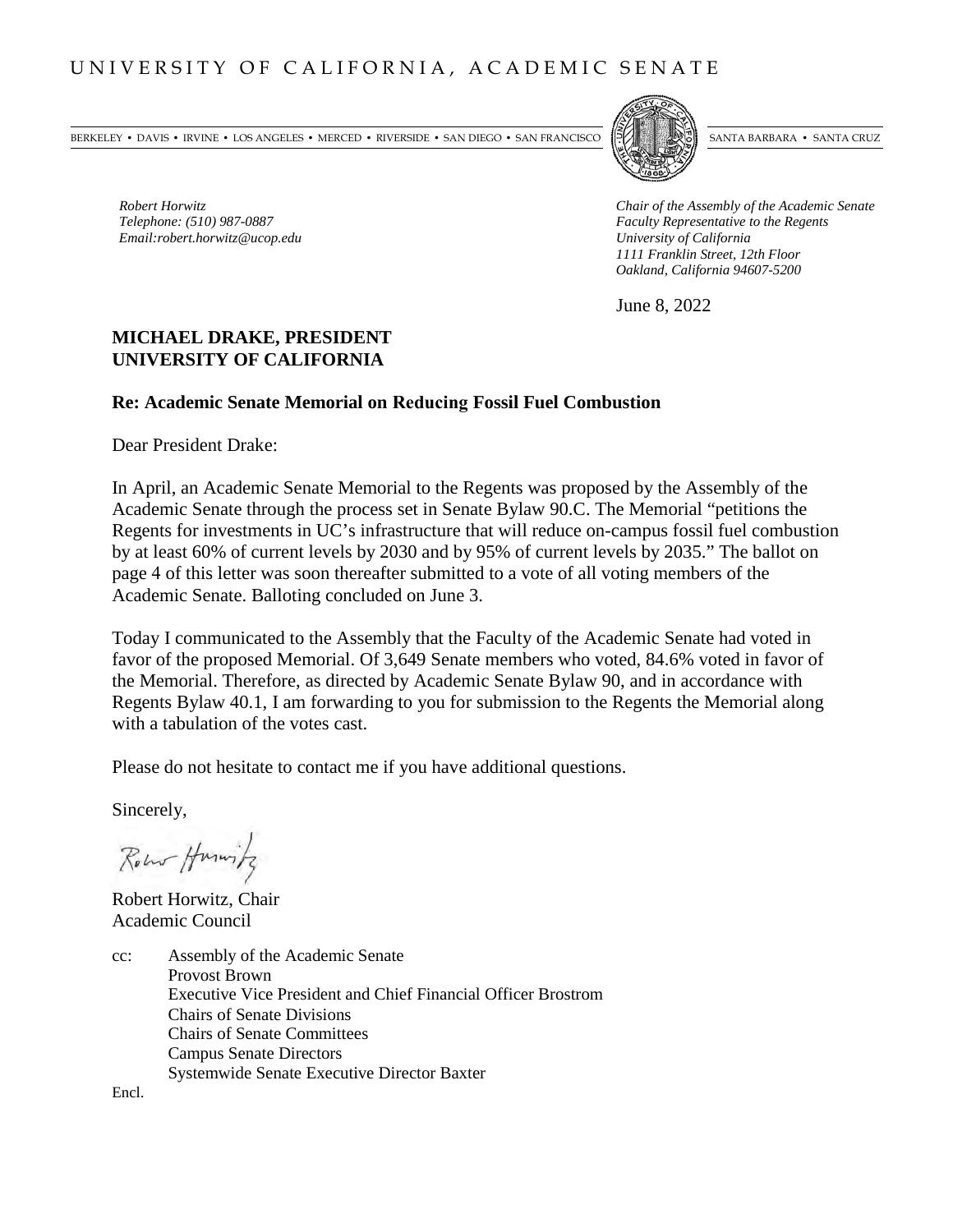| <b>Division</b>      | Eligible<br>voters | <b>Ballots</b><br>received | Percent of<br>eligible | Yes votes | <b>No Votes</b> | <b>Invalid</b><br>ballots | Percent yes | Percent no |
|----------------------|--------------------|----------------------------|------------------------|-----------|-----------------|---------------------------|-------------|------------|
| <b>Berkeley</b>      | 2628               | 302                        | 11.5%                  | 247       | 55              | 0                         | 81.8%       | 18.2%      |
| <b>Davis</b>         | 3129               | 679                        | 21.7%                  | 579       | 100             | 0                         | 85.3%       | 14.7%      |
| <b>Irvine</b>        | 2109               | 402                        | 19.1%                  | 335       | 67              | $\mathbf 0$               | 83.3%       | 16.7%      |
| <b>Los Angeles</b>   | 3864               | 442                        | 11.4%                  | 370       | 72              | $\mathbf 0$               | 83.7%       | 16.3%      |
| <b>Merced</b>        | 361                | 149                        | 41.3%                  | 136       | 13              | 0                         | 91.3%       | 8.7%       |
| <b>Riverside</b>     | 1199               | 176                        | 14.7%                  | 148       | 28              | $\mathbf 0$               | 84.1%       | 15.9%      |
| <b>San Diego</b>     | 2567               | 623                        | 24.3%                  | 538       | 85              | 0                         | 86.4%       | 13.6%      |
| <b>San Francisco</b> | 2269               | 282                        | 12.2%                  | 227       | 49              | 6                         | 82.2%       | 17.8%      |
| Santa Barbara        | 1347               | 315                        | 23.4%                  | 251       | 63              | 1                         | 80.0%       | 20.0%      |
| <b>Santa Cruz</b>    | 979                | 279                        | 28.5%                  | 251       | 28              | $\mathbf 0$               | 90.0%       | 10.0%      |
| <b>TOTAL</b>         | 20452              | 3649                       | 17.8%                  | 3082      | 560             | 7                         | 84.6%       | 15.4%      |

# **2022 Memorial to The Regents - Voting Results**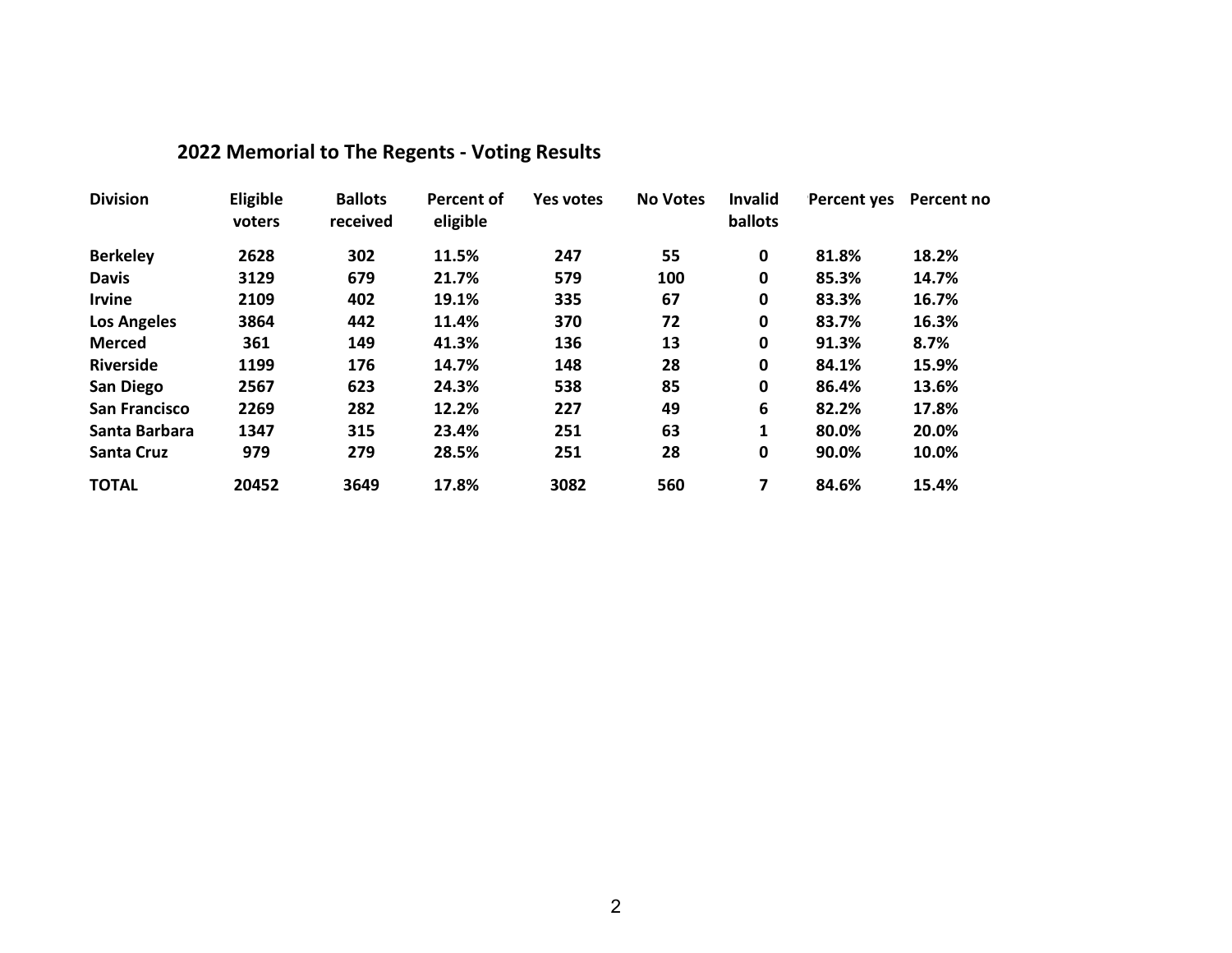BERKELEY • DAVIS • IRVINE • LOS ANGELES • MERCED • RIVERSIDE • SAN DIEGO • SAN FRANCISCO [PARTA] SANTA BARBARA • SANTA CRUZ



*University of California 1111 Franklin Street, 12th Floor Oakland, California 94607-5200*

#### **MEMBERS OF THE ACADEMIC SENATE,** [campus name] DIVISION

#### **SUBJECT: Notice of Senate Vote –Memorial to the Regents on Fossil Fuel Combustion**

Dear Colleagues:

The Academic Senate is conducting a systemwide faculty mail ballot vote on a proposed Memorial to the Regents of the University of California. In accordance with UC Academic Senate Bylaws  $90<sup>1</sup>$  $90<sup>1</sup>$  $90<sup>1</sup>$  and  $95<sup>2</sup>$  $95<sup>2</sup>$  $95<sup>2</sup>$ , notice is hereby given that voting is open for the following Memorial to the UC Regents.

*The University of California Academic Senate petitions the Regents for investments in UC's infrastructure that will reduce on-campus fossil fuel combustion by at least 60% of current levels by 2030 and by 95% of current levels by 2035.*

UC Senate members systemwide are voting on the Memorial, and if a majority of the valid ballots cast approve the Memorial, it shall be sent by the Chair of the UC Assembly to President Drake for submission to the UC Regents. As per Senate Bylaw 90, this systemwide vote follows consideration of the Memorial by the Assembly of the Academic Senate. Enclosed you will find a ballot and associated written materials that will allow you to participate in this vote. The following materials are included:

A brief account of the Memorial's procedural history, an explanation of its provisions, and succinct statements of arguments in favor and against the Memorial are [add where items located at your Division].

To vote [add your divisional instructions].

Voting will continue until  $[\text{HH:MM a.m./p.m., Dav, Month DD}]$ , 2022, the deadline for all votes to be cast. If you are unable to access the ballot, please contact [add your divisional information]

Your time is valuable and we appreciate your consideration of this important matter. Thank you for voting.

Sincerely,

Findraw Archion

Andrew Dickson, Secretary/Parliamentarian Assembly of the Academic Senate

[name] Secretary [or appropriate local title] [campus name]

<span id="page-2-0"></span><sup>&</sup>lt;sup>1</sup> https://senate.universityofcalifornia.edu/bylaws-regulations/bylaws/blpart1.html#bl90

<span id="page-2-1"></span><sup>2</sup> https://senate.universityofcalifornia.edu/bylaws-regulations/bylaws/blpart1.html#bl95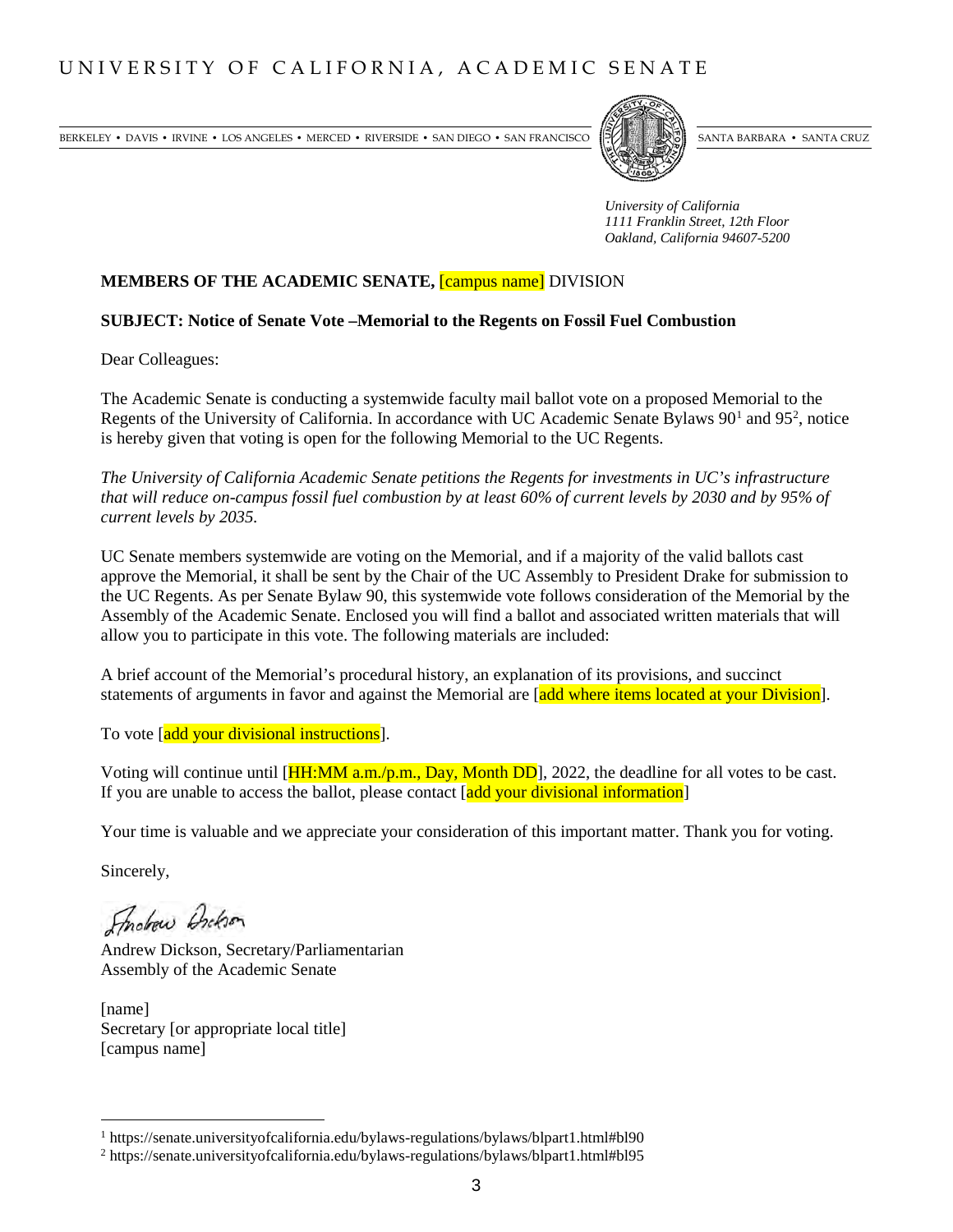# **MEMORIAL TO THE UC REGENTS SAMPLE BALLOT**

Should the following statement be sent to the President of the University for transmission to the UC Regents?

*The University of California Academic Senate petitions the Regents for investments in UC's infrastructure that will reduce on-campus fossil fuel combustion by at least 60% of current levels by 2030 and by 95% of current levels by 2035.*

YES\_\_\_\_\_\_\_ NO\_\_\_\_\_\_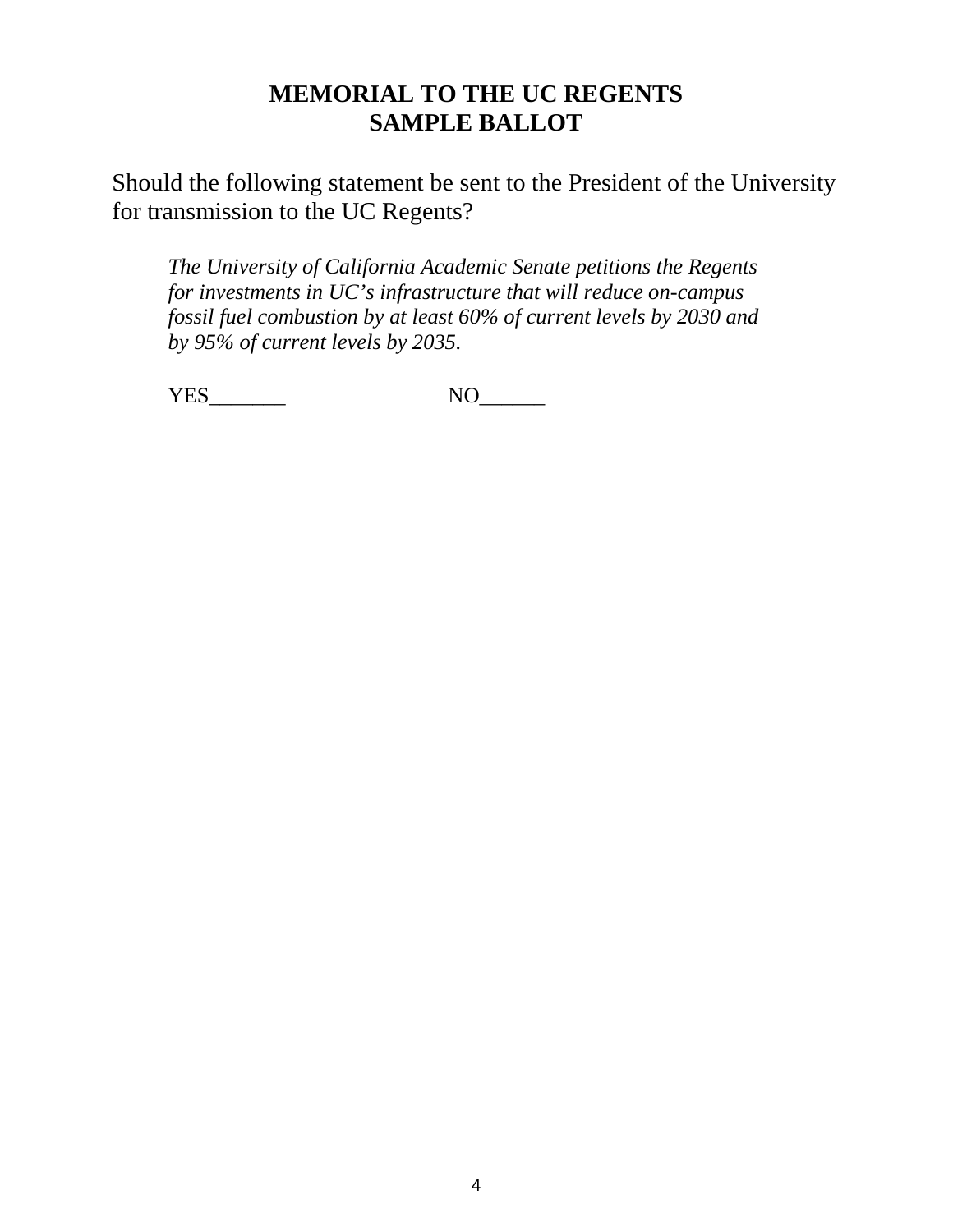| From: | UC Academic Senate                                                         |
|-------|----------------------------------------------------------------------------|
| To:   | President of the University of California, for transmission to the Regents |
| Re:   | Memorial to the Regents                                                    |

The University of California Academic Senate petitions the Regents for investments in UC's infrastructure that will reduce on-campus fossil fuel combustion by at least 60% of current levels by 2030 and by 95% of current levels by 2035.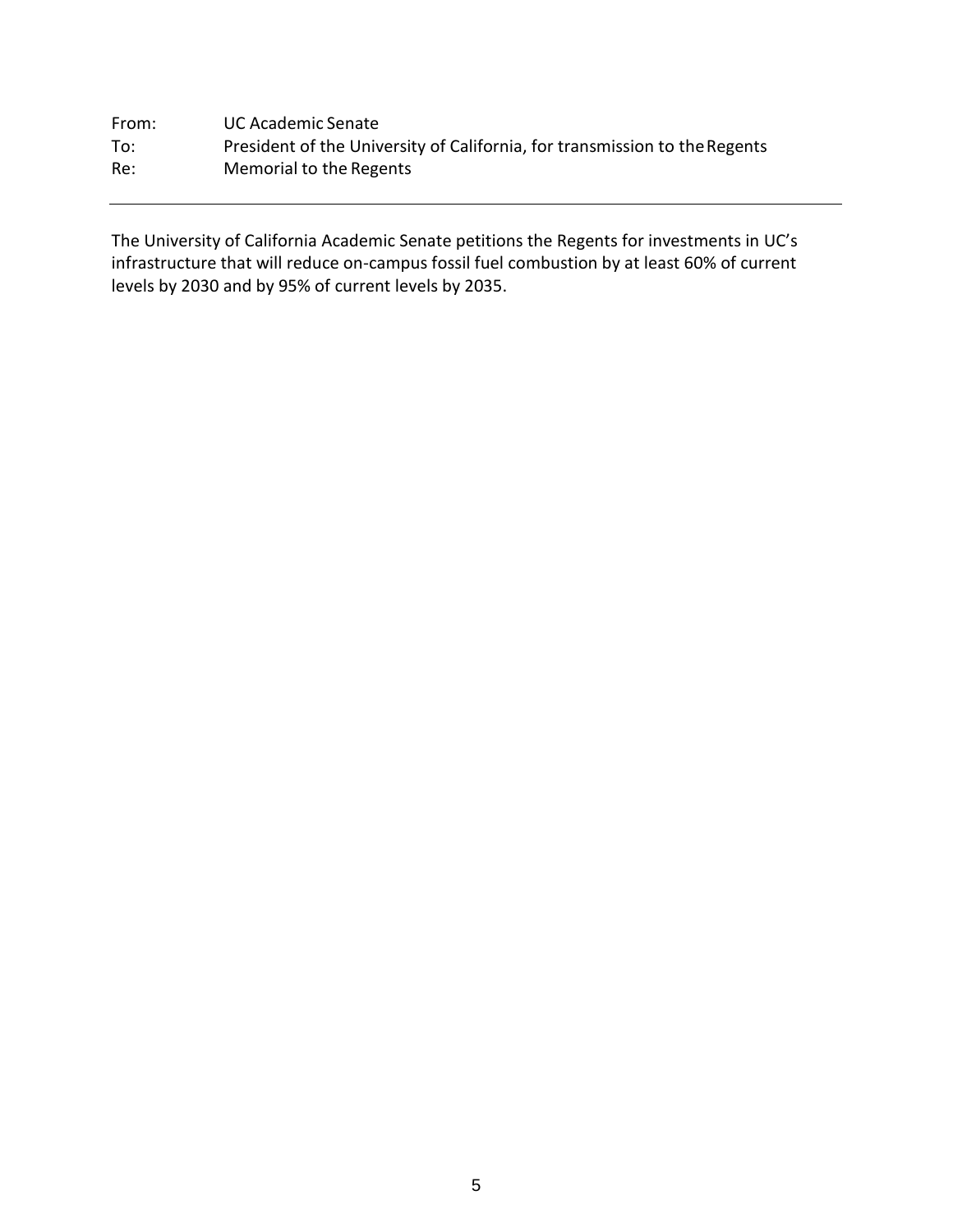### **EXPLANATION OF THE PROVISIONS OF THE MEMORIAL TO THE REGENTS**

The Memorial states: *The University of California Academic Senate petitions the Regents for investments in UC's infrastructure that will reduce on-campus fossil fuel combustion by at least 60% of current levels by 2030 and by 95% of current levels by 2035.* 

This Memorial is concerned with Scope 1 emissions, i.e., carbon that is actually released into the air at UC. Scope 2 emissions, which are those that were emitted by power plants generating electricity sold to UC, and similar sources, are already decreasing. This is due to efforts by UC to purchase renewable power from the state power grid, as well as the overall rapid electrification of that grid. Scope 3 are emissions by UC students, faculty and staff in their UC roles, such as UCreimbursed flights, or commuting. While UC needs to do more to reduce these, much depends on actions beyond its control, such as the development of public transport.

The Memorial requests the Regents to reduce on-campus carbon combustion. Carbon combustion varies widely across campuses with the top 6 campuses accounting for >90% of total UC emissions. The 7 campuses with highest emissions use co-generation plants which burn methane to produce electricity, heat and cooling, and these plants are responsible for most of their emissions. Thus, addressing on-campus carbon combustion will eventually require replacing these plants. Other emissions come from single-building boilers, which will probably also need to be replaced by 2035 to meet the goals of this Memorial.

Practically, reducing on-campus carbon combustion will first require financial and engineering evaluation of different options. The Academic Senate is committed to facilitating faculty participation in this process to maximize its breadth, rigor and creativity, including consideration of hydrogen and on-site solar, as well as grid electricity as power sources. After choosing the global solutions on each campus, detailed planning and fund raising, and finally execution will occur. The entire process might take 5 to 10 years.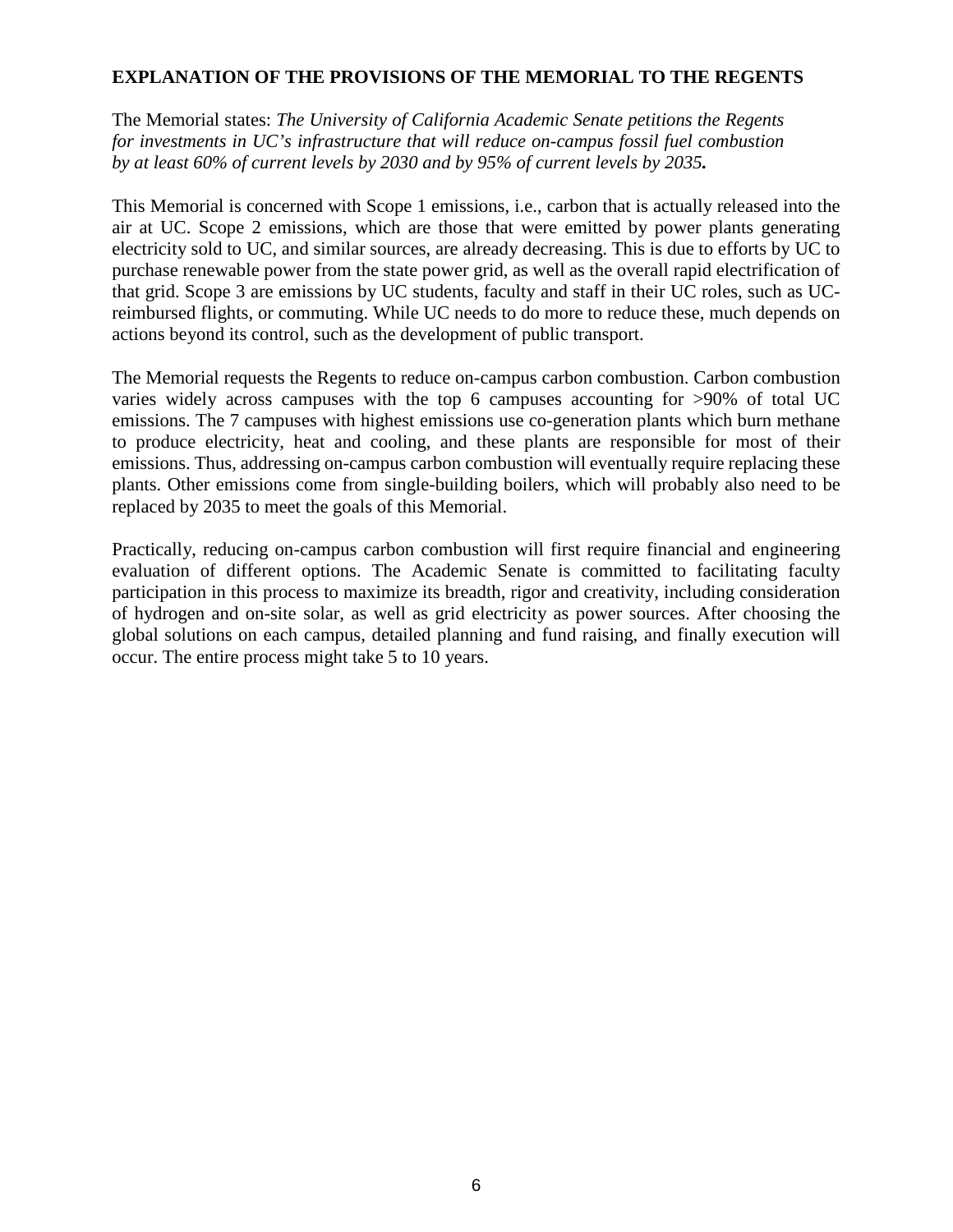#### **PROPOSED MEMORIAL TO THE REGENTS**

#### **DESCRIPTION**

Senate Bylaw 90.B. authorizes the Assembly to initiate "Memorials to the Regents on matters of Universitywide concern to be submitted to The Regents through the President ..." The Memorial would petition the Regents to make investments in UC's infrastructure that will reduce on-campus fossil fuel combustion by at least 60% of current levels by 2030 and by 95% of current levels by 2035**.** 

A vote in favor is a vote to instruct the President to transmit the Memorial to the Regents. A vote against is a vote not ask the President to transmit the Memorial to the Regents.

#### **PROCEDURAL HISTORY OF THE MEMORIAL**

At a meeting on December 15, 2021, the Academic Council approved a motion to ask the Assembly to initiate a Memorial to the Regents that would petition the Regents to make investments in UC's infrastructure that will reduce on-campus fossil fuel combustion by at least 95% of current levels by 2030. The proposal was placed on the agenda for the Assembly's February 9, 2022 meeting as Item VII.A.2 and on its April 13, 2022 meeting as Item III.A.1, together with the proposed text and arguments for and against, as required by Bylaw 90.B.

The Assembly engaged in debate and further amendments. In the course of vigorous discussion, a compromise was proposed that would create a hybrid between the arguments for and against the version of the Memorial passed by Academic Council. The Assembly ultimately voted (46 in favor, 1 against) to distribute a ballot to all Senate faculty members in accordance with the procedures stipulated in Senate Bylaws 90 and 95. The amended Memorial asks the Regents to make investments in UC's infrastructure that will reduce on-campus fossil fuel combustion by at least 60% of current levels by 2030 and by 95% of current levels by 2035.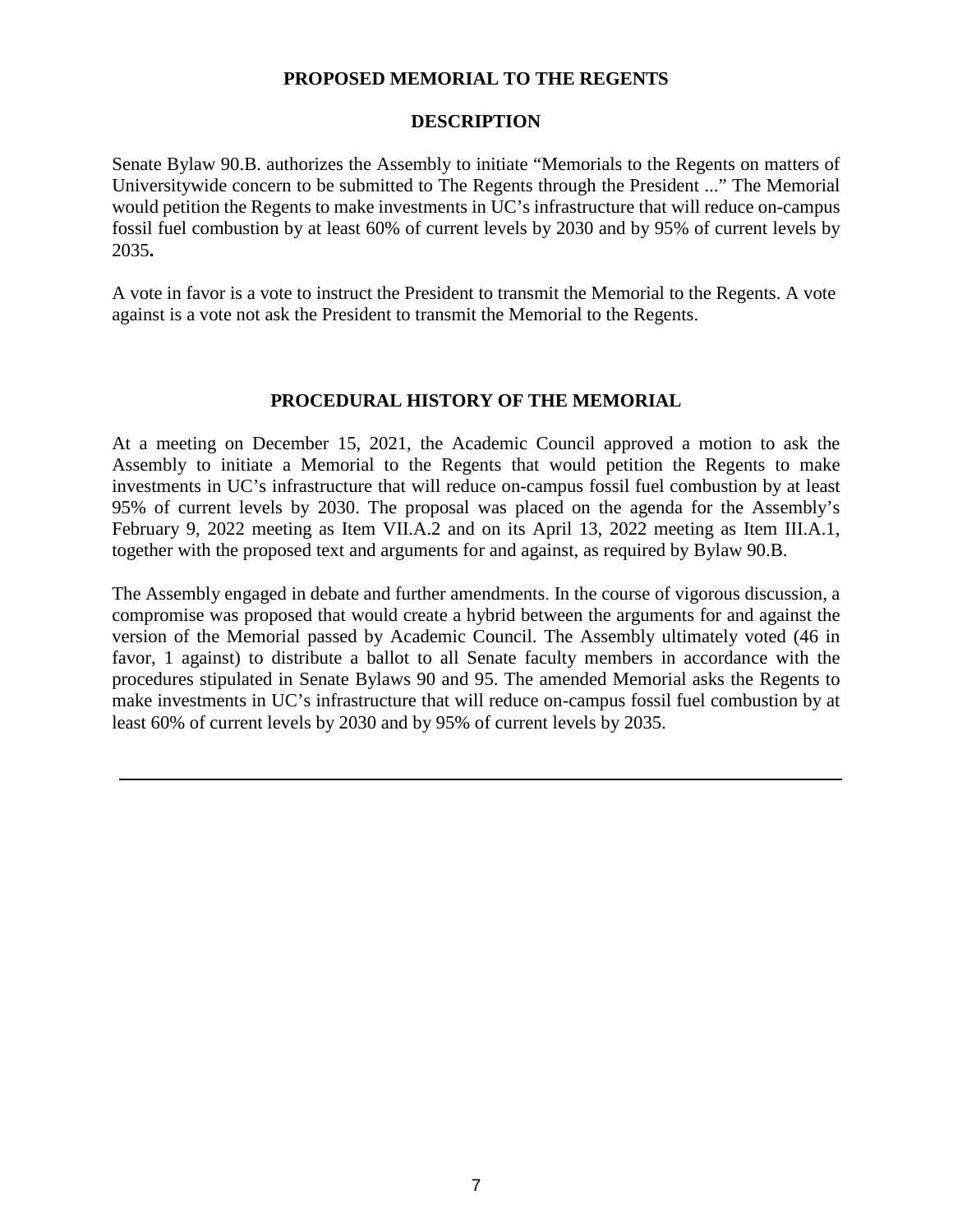#### **ARGUMENTS IN FAVOR OF MEMORIAL TO THE REGENTS**

The climate crisis is an existential threat to human civilization and our biosphere that requires a "rapid, deep and immediate" cut in CO<sub>2</sub> emissions.<sup>[1](#page-7-0)</sup> California in 2017 passed Senate Bill 100, requiring the state to reduce 1990-level emissions by 40% by [2](#page-7-1)030.<sup>2</sup> The University of California responded to the crisis by announcing a Carbon Neutrality Initiative in 201[3](#page-7-2).<sup>3</sup> It also declared a Climate Emergency in 2019.<sup>[4](#page-7-3)</sup> UC scientists are leading research and scholarship about the crisis and how to respond.<sup>[5](#page-7-4)</sup>

However, the University's response to the crisis has been inadequate:

- The Carbon Neutrality Initiative does not require campuses to cut Scope 1 emissions  $(CO<sub>2</sub>$  from burning fossil fuels on campus).
- UC emissions, which have barely changed since 2013, are increasing for some campuses, and now exceed 1 million tons per year systemwide.<sup>[6](#page-7-5)</sup> (Figure 1)
- The Carbon Neutrality Initiative focuses on purchasing carbon offsets, but the emerging global consensus is that offsets should not be a strategy to reduce emissions. Effectiveness of the offset

approach is undercut by concerns about credibility, additionally (that is, the ability to establish that the offset project wouldn't have happened without UC's purchase) and verifiability. Essentially, offsets are a dodge by which an institution pays to avoid having to reduce its own fossil fuel consumption.<sup>[7](#page-7-6)</sup>

 UC policy also includes higher targets for 'directed biogas' (i.e., we continue to burn fossil-methane on campus and buy credits for waste-methane capture in other states). Apart from the ethical problem, this approach is riddled with problems including a lack of scalability.<sup>[8](#page-7-7)</sup>



*Figure 1. Total CO2 equivalents emitted by each UC campus 2008-19.*

UC burns fracked-methane, which

contributes to pollution and environmental injustice across the state (including in the Central Valley where many of our students' families live), and sustains the economic and political power of fossil gas companies and utilities that oppose a renewable energy transition.

<span id="page-7-0"></span><sup>&</sup>lt;sup>1</sup> From the latest report of the Intergovernmental Panel on Climate Change which notes that atmospheric  $CO<sub>2</sub>$  continues to rise, https://www.ipcc.ch/

<span id="page-7-1"></span><sup>2</sup> [https://leginfo.legislature.ca.gov/faces/billTextClient.xhtml?bill\\_id=201520160SB32](https://leginfo.legislature.ca.gov/faces/billTextClient.xhtml?bill_id=201520160SB32)

<span id="page-7-2"></span><sup>3</sup> <https://ucop.edu/carbon-neutrality-initiative/index.html>

<span id="page-7-3"></span><sup>4</sup> <https://www.universityofcalifornia.edu/news/university-california-declares-climate-emergency>5 <https://www.nature.com/articles/s41586-019-1364-3>

<span id="page-7-4"></span>

<span id="page-7-5"></span> $6$  Based on data provided by UCOP to a Public Records Request, and excludes carbon offsets. Although the  $CO<sub>2</sub>$  emissions per student have decreased, the climate crisis requires an absolute decrease in emissions. Data available at <https://electrifyuc.org/data/>

<span id="page-7-6"></span><sup>7</sup> <https://www.vox.com/2020/2/27/20994118/carbon-offset-climate-change-net-zero-neutral-emissions>Rare valid offset projects should be fully funded in any case, but not as alternatives to decreasing emissions. At current prices

 $(-\$4.50/\text{tonne})$ , \$160B/year covers all worldwide  $CO_2$  emissions per year,  $\sim$ 4 cents per gallon of gas covers its emissions. Studies by UCOP since ~2008 have recognized the necessity of electrification, mentioning offsets and waste-methane as 'last resort' 'temporary' measures, but due to their low cost they are now the main solutions. A petition by 3500 UC stakeholders requesting detailed implementation studies was presented to President Drake in October 2020, but it was rejected.<br><sup>8</sup> <https://www.nceas.ucsb.edu/tomkat-natural-gas-replacement-strategies>

<span id="page-7-7"></span>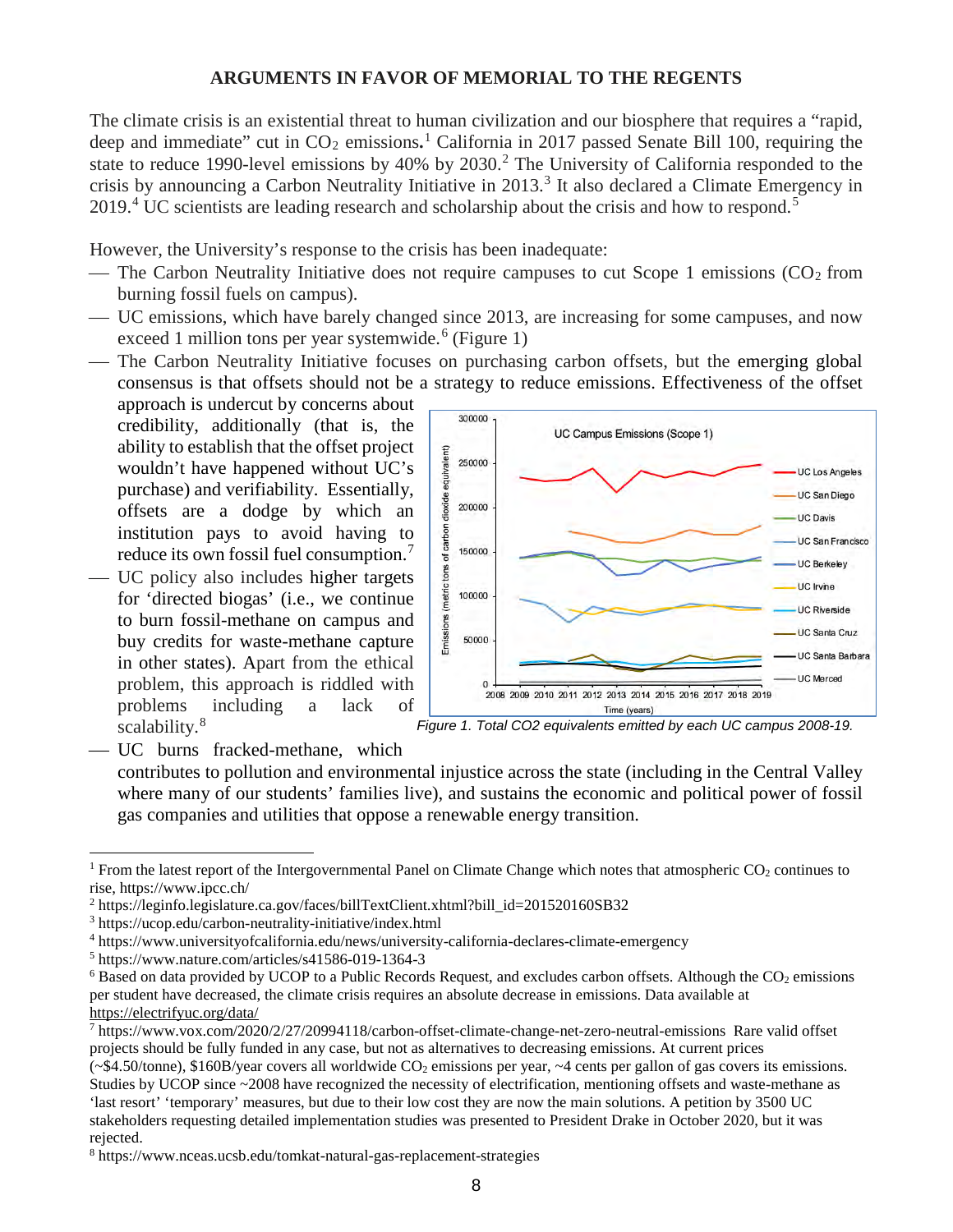# *The only way to reduce UC's carbon emissions is to stop burning fossil fuels, electrify campus operations, and purchase or generate renewable electricity. The Memorial asks the University to reduce emissions by 60% from current levels by 2030, and by 95% by 2035—clear, doable, and appropriately aggressive targets for eliminating campus use of fossil fuels.*

The reduction targets are technically feasible. UC has many options to source clean electricity, including installing more on-site solar facilities, and purchases through the grid. The California electric grid is already mainly renewables during the day,  $9^{\circ}$  $9^{\circ}$  and storage is being rapidly added<sup>[10](#page-8-1)</sup> that will make 100% renewable grid electricity available to meet the Memorial's goals.<sup>[11](#page-8-2)</sup> During this transition period, the UC should wean itself from reliance on offsets, and only purchase offsets that conform to rigorous standards of quality.

Technology exists for replacing methane with electricity for heating-cooling and cogenerated electricity; such use accounts for  $\sim$ 95% of UC carbon combustion<sup>[12](#page-8-3)</sup>. Berkeley plans to electrify by 2028 and Davis soon thereafter; together they account for ~half of the 2030 goal. Other campuses, starting planning now, could finish by 2030. [13](#page-8-4) However, the optimal method and cost requires deep studies which will not take place without a serious commitment to a concrete goal. Other universities, including Stanford, have already retired their fossil fuel plants and transitioned to electric.<sup>[14](#page-8-5)</sup> This Memorial is not an engineering specification or a law; the targets are specific because a simple statement of good intentions is unlikely to change our current disastrous trajectory.

Some object to high opportunity costs associated with this Memorial. We say the cost of inaction is incalculably higher. The consequences of climate change have already encumbered the normal operation and core missions of UC, while aggressive action will gain UC co-benefits in terms of education, research, and reputation. Truly decreasing carbon emissions by UC may require hard choices and postponement of other goals. There are long-standing Administration-Senate consultative mechanisms for establishing priorities, allocating funds, and requesting support from the State and other sources. The Memorial does not replace this process, but urges that decarbonization of the UC energy system be among our highest priorities. UC has an opportunity to leverage its leadership and expertise toward greater public support and funding around these goals. The current state budget surplus includes opportunities for funding energy efficiency projects that the Regents can allocate to electrifying campuses.

Decarbonization is a serious obligation to humanity, other species, and future generations. UC, by virtue of its central role in discovering that carbon pollution causes climate change, has an obligation to lead by example by cutting actual emissions rather than validating greenwashing with 'carbon offsets.'

<span id="page-8-1"></span><span id="page-8-0"></span><sup>9</sup> <http://www.caiso.com/Documents/California-ISO-Hits-All-Time-Peak-of-More-Than-97-Percent-Renewables.pdf>  $10 \sim 60$ GW in the next half decade[, https://pv-magazine-usa.com/2021/07/15/california-breaks-1-gw-energy-storage](https://pv-magazine-usa.com/2021/07/15/california-breaks-1-gw-energy-storage-milestone-and-looks-to-a-future-1-21-gw-moment/)[milestone-and-looks-to-a-future-1-21-gw-moment/](https://pv-magazine-usa.com/2021/07/15/california-breaks-1-gw-energy-storage-milestone-and-looks-to-a-future-1-21-gw-moment/)

<span id="page-8-2"></span> $<sup>11</sup>$  Legislation is currently being considered to target 90% carbon-free grid electricity by 2035 and require all state agencies</sup> to purchase 100% carbon-free electricity by 2030. https://sd39.senate.ca.gov/news/20220419-senate-democrats-introducelegislation-enhance-zero-carbon-goals-meet-needs-working

<span id="page-8-3"></span> $12$  The rest is campus vehicles and special uses such as anesthetic gases. This memorial does not address emissions from commuting or aviation. Cogeneration plants burn methane to co-generate electricity, heating and cooling.

<span id="page-8-4"></span><sup>&</sup>lt;sup>13</sup> The Memorial would not interfere with individual campuses working out their own best approaches but facilitates: lobbying governments for funding; sharing information, ideas and experiences; and finding creative and optimal solutions, embedded in the University's core research and teaching missions.

<span id="page-8-5"></span><sup>&</sup>lt;sup>14</sup> Stanford's electrification cost \$485M but expected savings over 35 years is \$425M

<sup>(</sup>https://sustainable.stanford.edu/sites/default/files/ZGF\_Stanford\_CEF.pdf). Immediate reductions of total emissions was 68%, potentially increasing to 81% by 2025 using scheduling and storage

<sup>(</sup>https://pubs.rsc.org/en/content/articlelanding/2019/ee/c8ee03706j).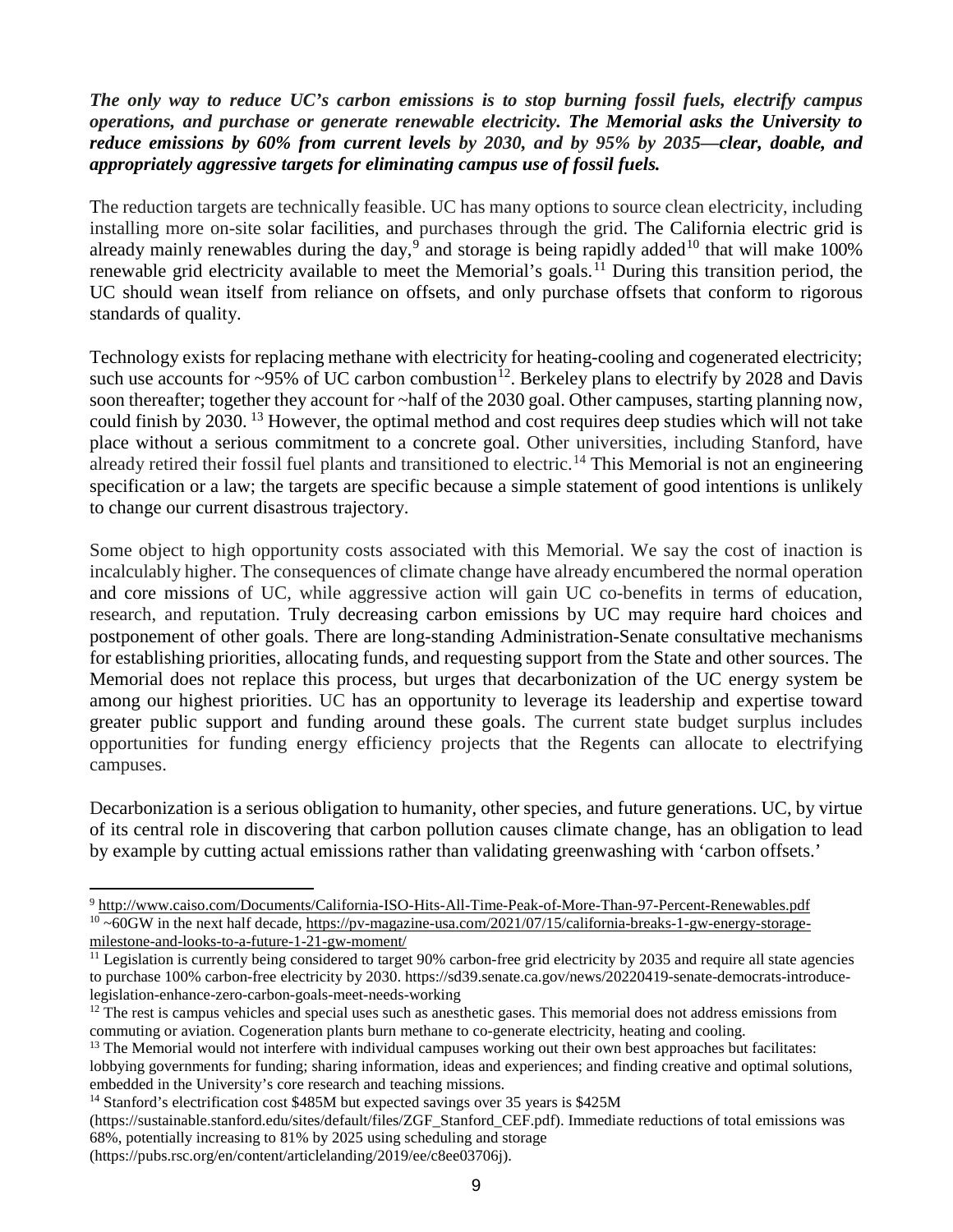#### **ARGUMENTS IN OPPOSITION TO MEMORIAL TO THE REGENTS**

The scientific consensus is clear that increasing levels of atmospheric  $CO<sub>2</sub>$  are causing a severe and accelerating change in our climate with widespread consequences. However, we argue that this Memorial does not address this crisis effectively, but would impose massive costs that could be better spent advancing the

University's core mission.

We all agree that the University of California, must do its part to accelerate our transition to a carbon-neutral future. Indeed, UC has played a central role in addressing the climate crisis, through its core missions of research, teaching, and service. UC has made significant progress in reducing campus emissions from electricity and heating, food production and



*Figure 1. Total CO2 emissions by UC 2009-2020.Note that the decrease in 2020 was due to COVID, and that the decrease in other years was due to offsets (gray) and increasing renewables in grid electricity (dark blue), not decreased on-campus methane burning, the issue addressed by this Memorial.*

waste, vehicle operation, and commuting. This progress (average 2% per year reduction in energy use intensity,<sup>[1](#page-9-0)</sup> and absolute reduction of 25% in Scope  $1 + 2$  emissions over the pre-pandemic decade 2009-19, see Figure  $1$ <sup>[2](#page-9-1)</sup> occurred even as UC's footprint grew to include essential new buildings and  $26\%$ more enrolled students over the same period.<sup>[3](#page-9-2)</sup> Nevertheless, the faculty need to support and promote much more change, which will likely include the eventual electrification of many campus operations.

Let's first consider how much rapid electrification will cost. A 60% reduction in UC emissions by 2030 (and 95% by 2035) cannot be achieved without rapidly replacing UC's natural gas-fired cogeneration (electricity, heat and power) plants, all of which are integral to campus operations and grid resiliency, some of which are still operating very efficiently, and none of which can be replaced without considerable campus disruption. The Memorial places a premium on capital investment in new physical plant, without considering the impact this would have on other desperately needed capital investments.

The capital expenditures implied by the Memorial come at a time when the University has other pressing unmet needs. The State stopped supporting the University's capital needs directly through general obligation bonds in 2006. As a result, infrastructure projects are now financed mostly by campus-level borrowing. In 2021-22, a large budget surplus resulted in the State providing UC with a one-time allocation for capital projects of \$295 million. Given current economic conditions, the University may

<span id="page-9-0"></span><sup>1</sup> [https://sustainabilityreport.ucop.edu/2021/policy-progress/#energy.](https://sustainabilityreport.ucop.edu/2021/policy-progress/#energy) 2 https://sustainabilityreport.ucop.edu/2021/policy-progress/#climate

<span id="page-9-1"></span>

<span id="page-9-2"></span><sup>3</sup> https://www.universityofcalifornia.edu/about-us/informationcenter/historical-enrollment